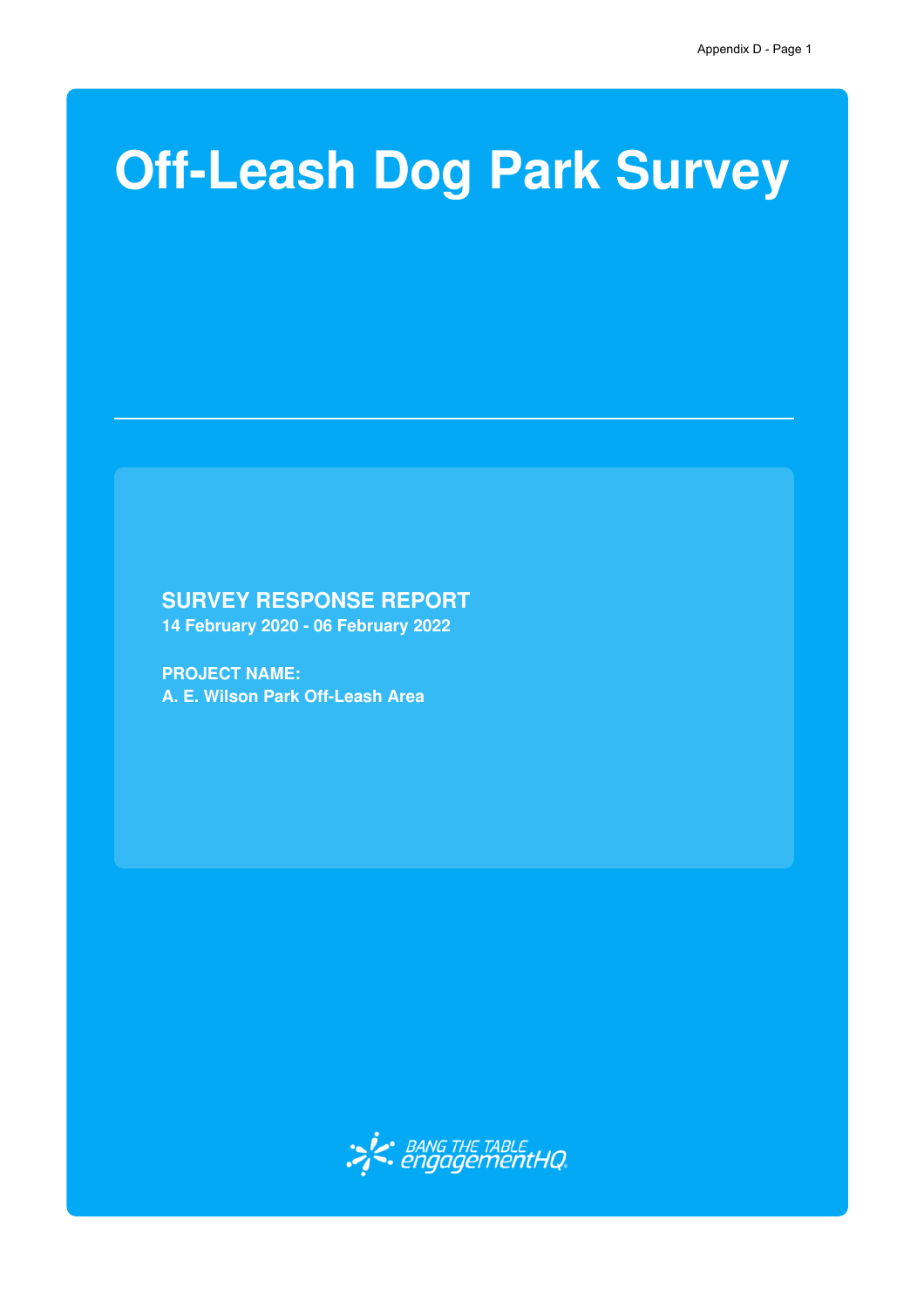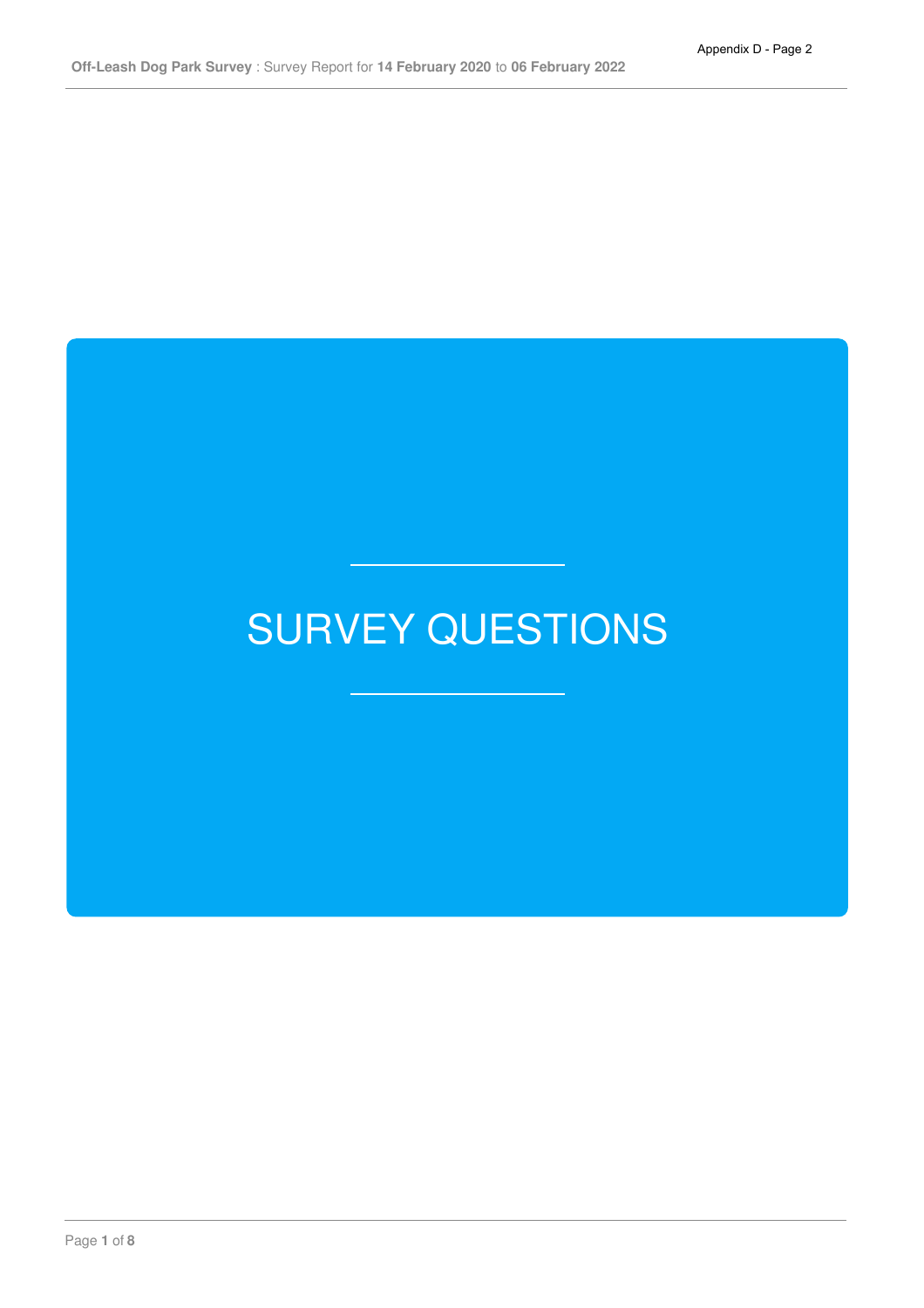

| skipped                     | Regina, SK, S4W0E7<br>С., | Regina, SK, S4Y0A6     | Regina, SK, S4R5L5<br>Regina, SK, $S416E3$ |
|-----------------------------|---------------------------|------------------------|--------------------------------------------|
| Regina, SK, S4Y0A9          | Regina, SK, S4T5K4        | Regina, SK, S4T6S7     | Regina, SK, S4T0C1                         |
| Regina, SK, S4Y0A2          | Regina, SK, S4Y0G1        | Regina, SK, S4X1B4     | Regina, SK, S4X4L8                         |
| Regina, SK, S4Y0B9          | Regina, SK, S4Y0B5        | Regina, SK, S4Y0C2     | Regina, SK, S4Y0C3                         |
| Regina, SK, S4Y0B7          | Regina, SK, S4X4K2        | Regina, SK, S4Y0E7     | Regina, SK, S4X4S1                         |
| Regina, SK, S4Y0A1          | Regina, SK, S4Y0A5        | Regina, SK, S4S6R6     | Regina, SK, S4S2B3                         |
| Regina, SK, S4V2T5          | Regina, SK, S4R5C4        | Regina, SK, S4X0H4     | Regina, SK, S4Y0B1                         |
| Regina, SK, S4X2C4          | Regina, SK, S4Y0B6        | Regina, SK, S4X3Y4     | Regina, SK, S4T0P2                         |
| Regina, SK, S4T7A4          | Regina, SK, S4S1B6        | Regina, SK, S4Y1J4     | Regina, SK, S4R5A4                         |
| Regina, SK, S4T6P7          | Regina, SK, S4Y1A5        | Regina, SK, S4T6E2     | Regina, SK, S4T4X2                         |
| Regina, SK, S4T3W9          | Regina, SK, S4Y1E7        | Regina, SK, S4T6K9     | Regina, SK, S4T5R6                         |
| Regina, SK, S4T7W8          | Regina, SK, S4X3C5        | Regina, SK, S4X0J1     | Regina, SK, S4Y1J6                         |
| Regina, SK, S4T5B3          | Regina, SK, S4T7M7        | Regina, SK, S4Y0A3     | Regina, SK, S4T6R1                         |
| Regina, SK, S4T6G3          | Regina, SK, S4R1J4        | Regina, SK, S4Y1E8     | Regina, SK, S4T7B2                         |
| Regina, SK, S4N6Z1          | Regina, SK, S4T6T5        | Regina, SK, S4T1B6     | Regina, SK, S4X1W4                         |
| Regina, SK, S4T6K8          | Regina, SK, S4R0N8        | Richardson, SK, S0G4G0 | Regina, SK, S4T3E3                         |
| $1/14$ $\blacktriangledown$ |                           |                        |                                            |

Optional question (1068 response(s), 300 skipped) *Question type: Region Question*

 $\bigwedge$  1/14

**Question options**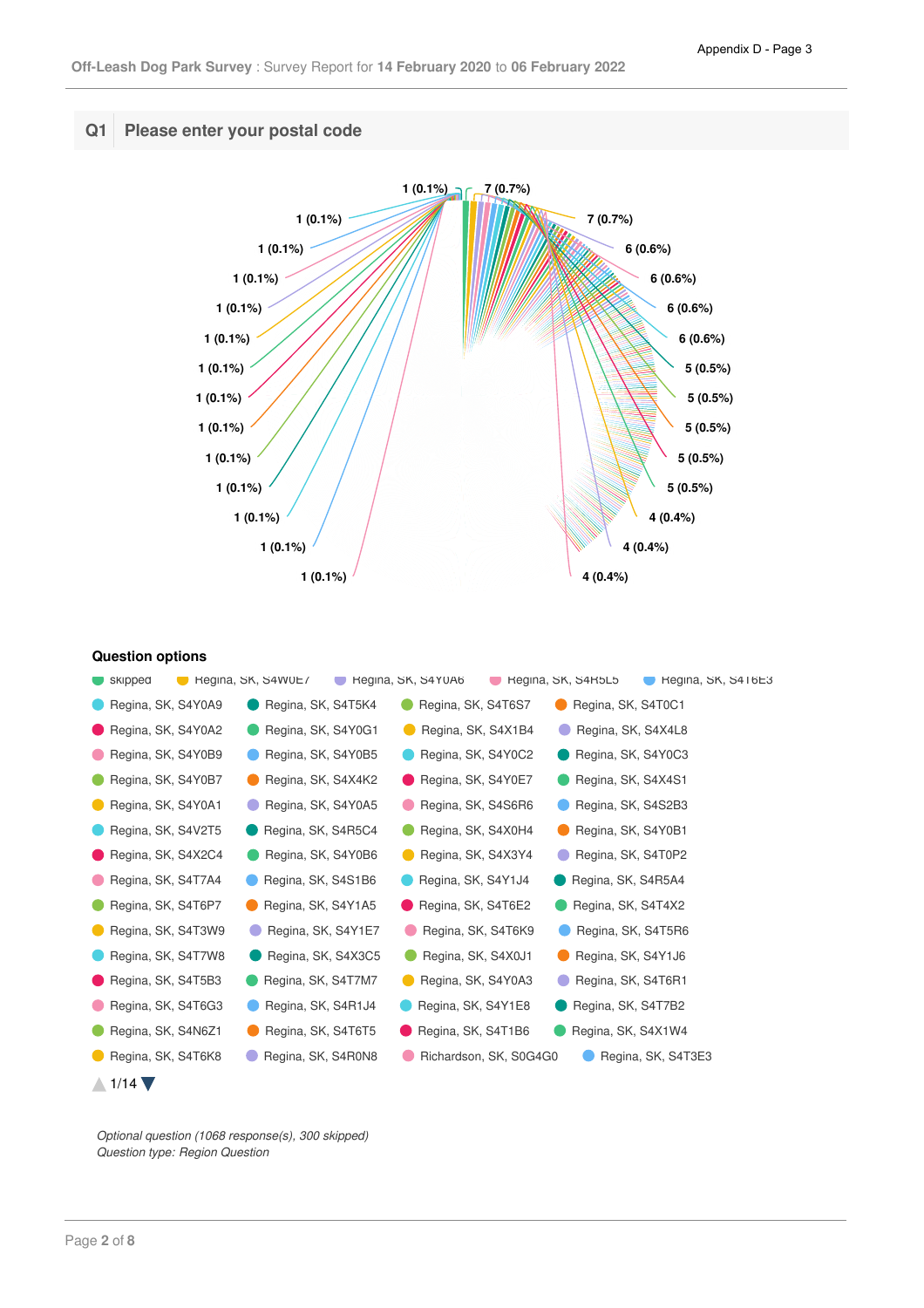**Q2 Are you a dog owner?**



## **Question options**

● Yes ● No

*Optional question (1359 response(s), 9 skipped) Question type: Radio Button Question*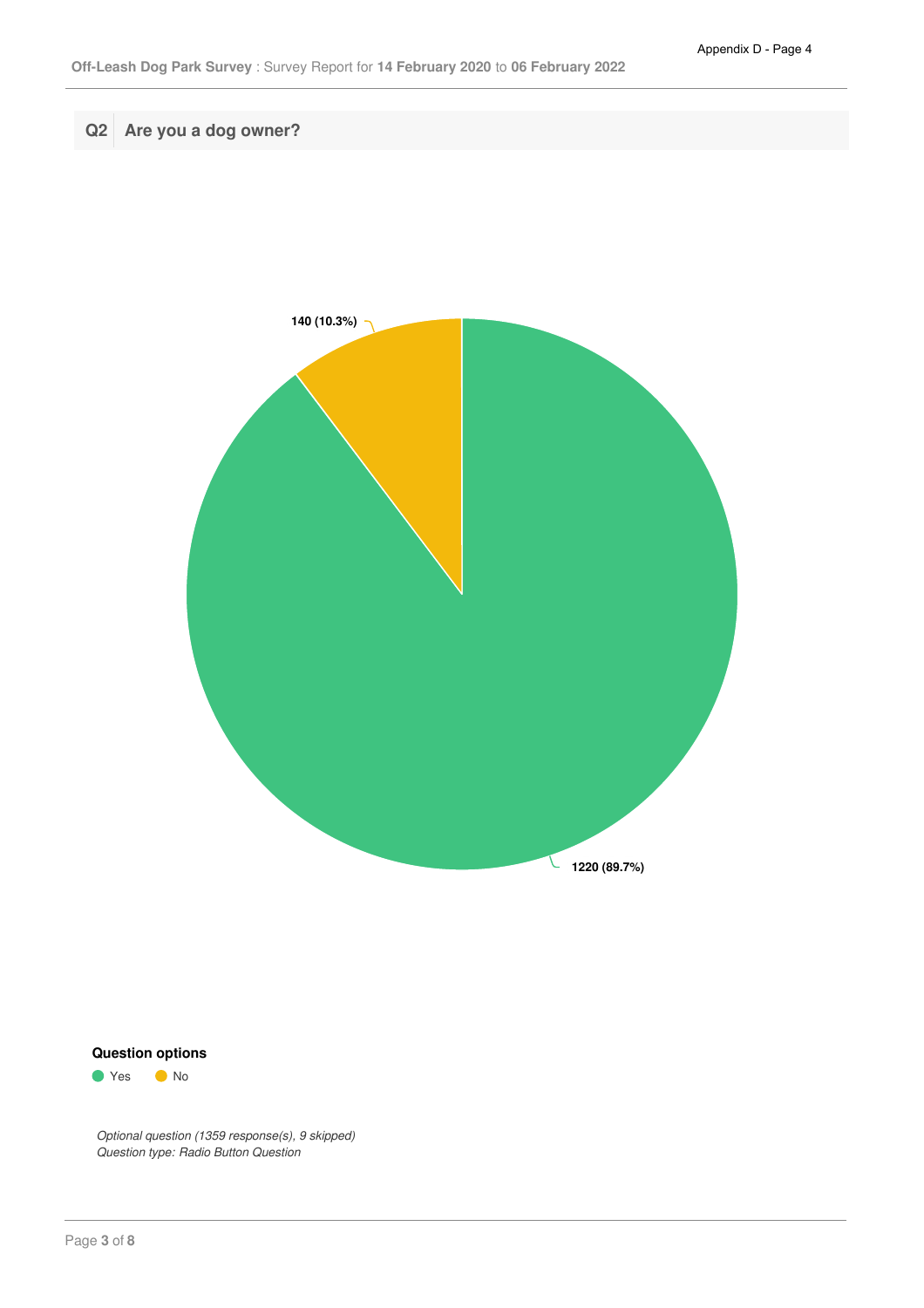

*Optional question (1366 response(s), 2 skipped) Question type: Likert Question*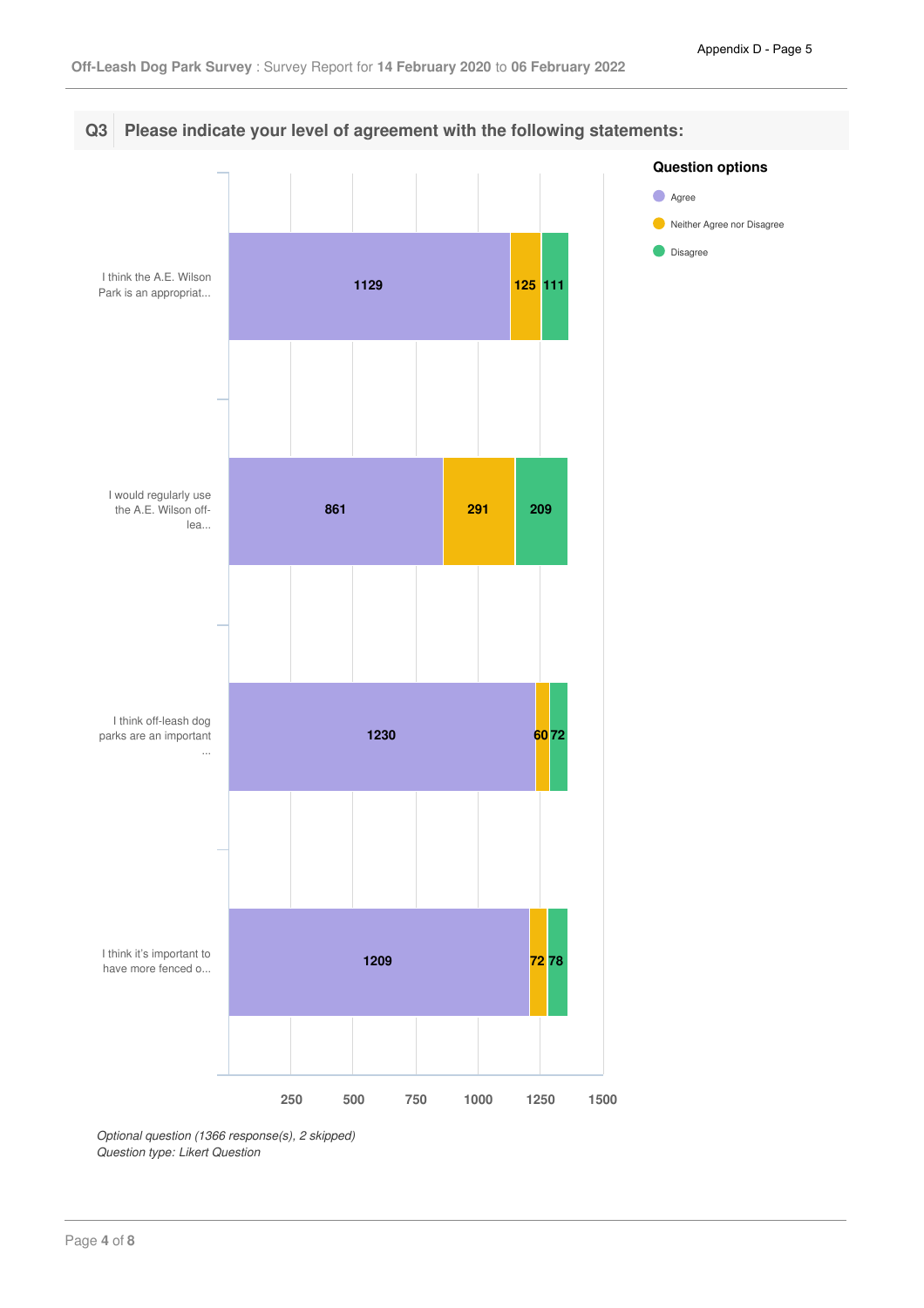## **Q3 Please indicate your level of agreement with the following statements:**

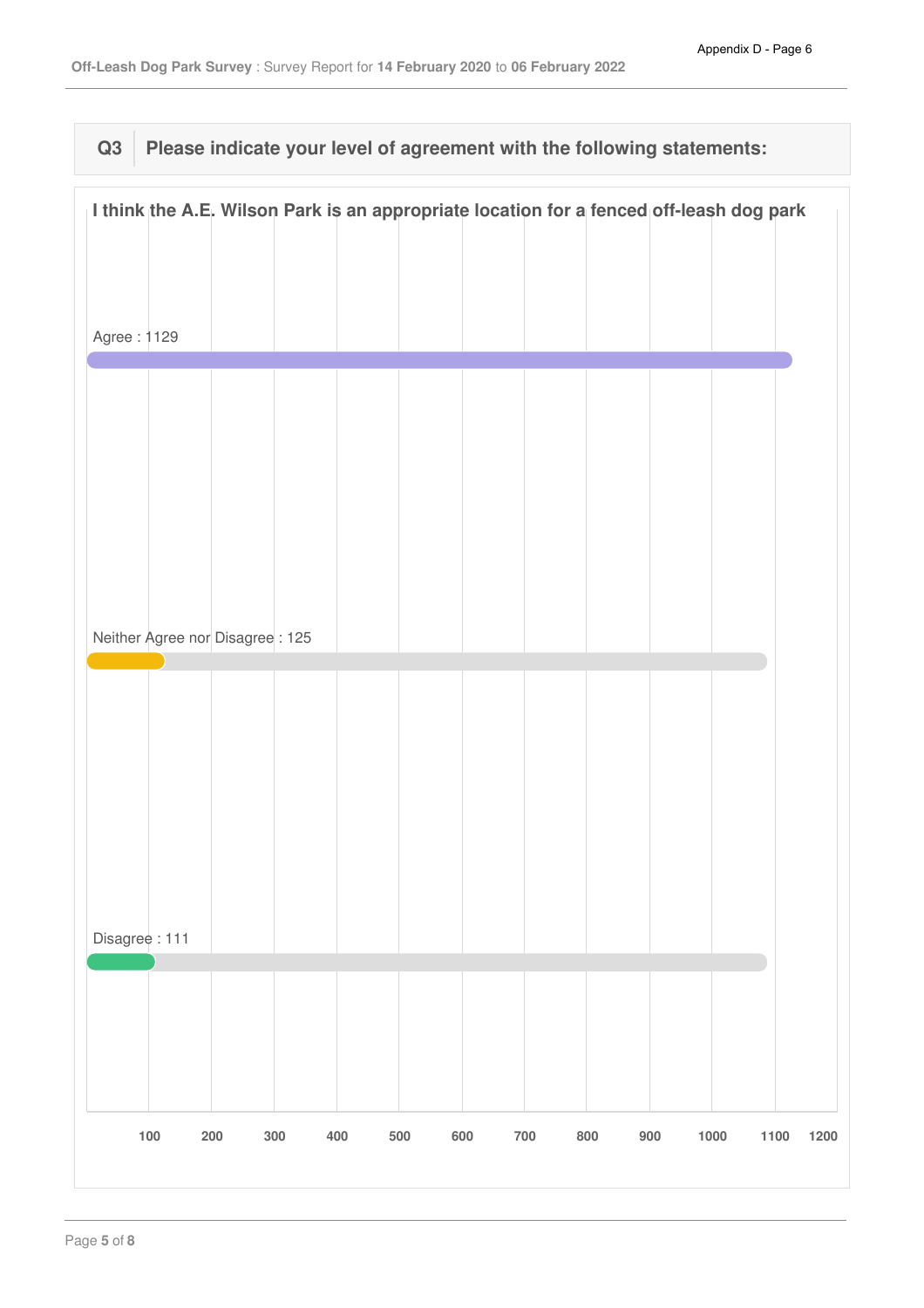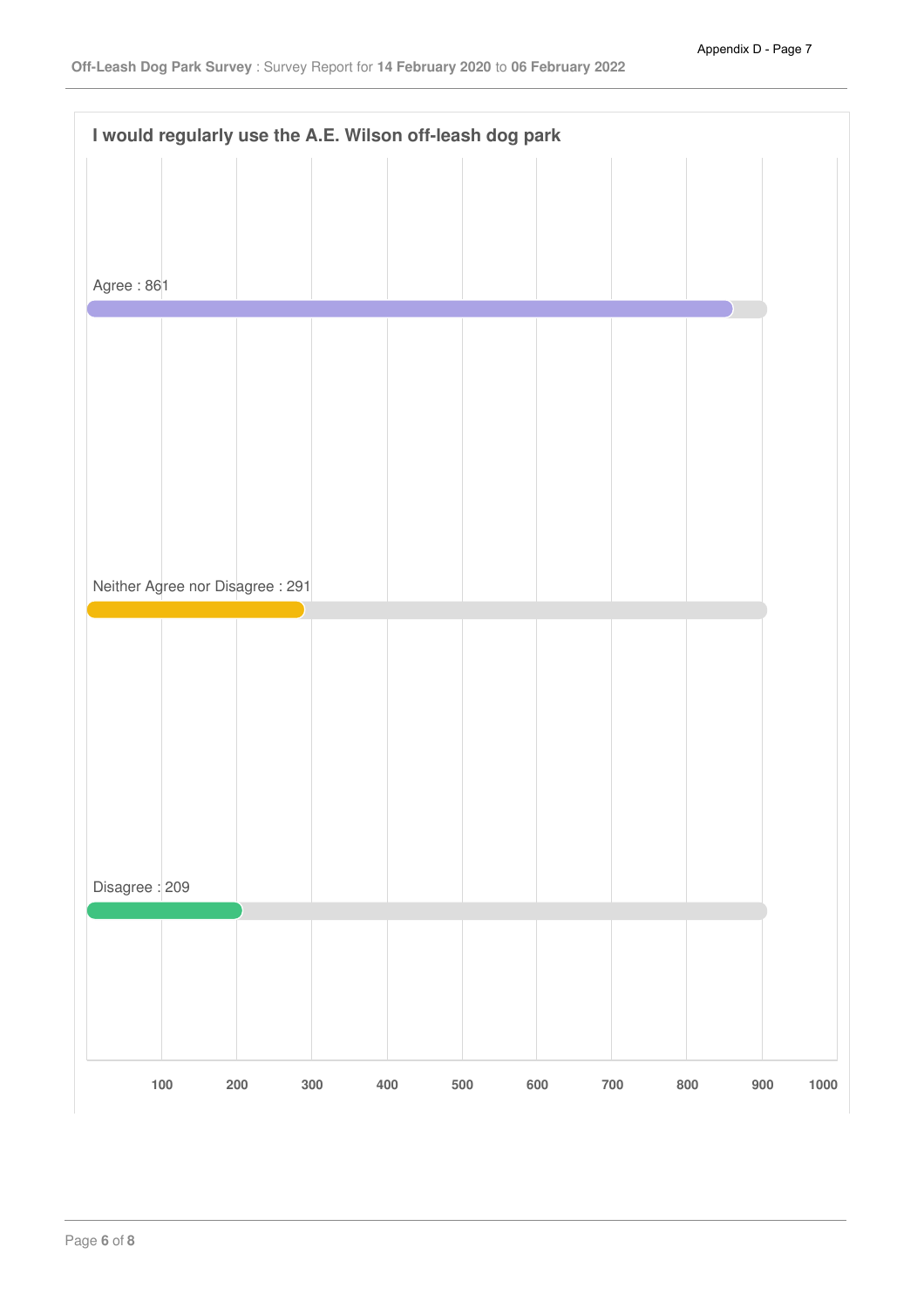